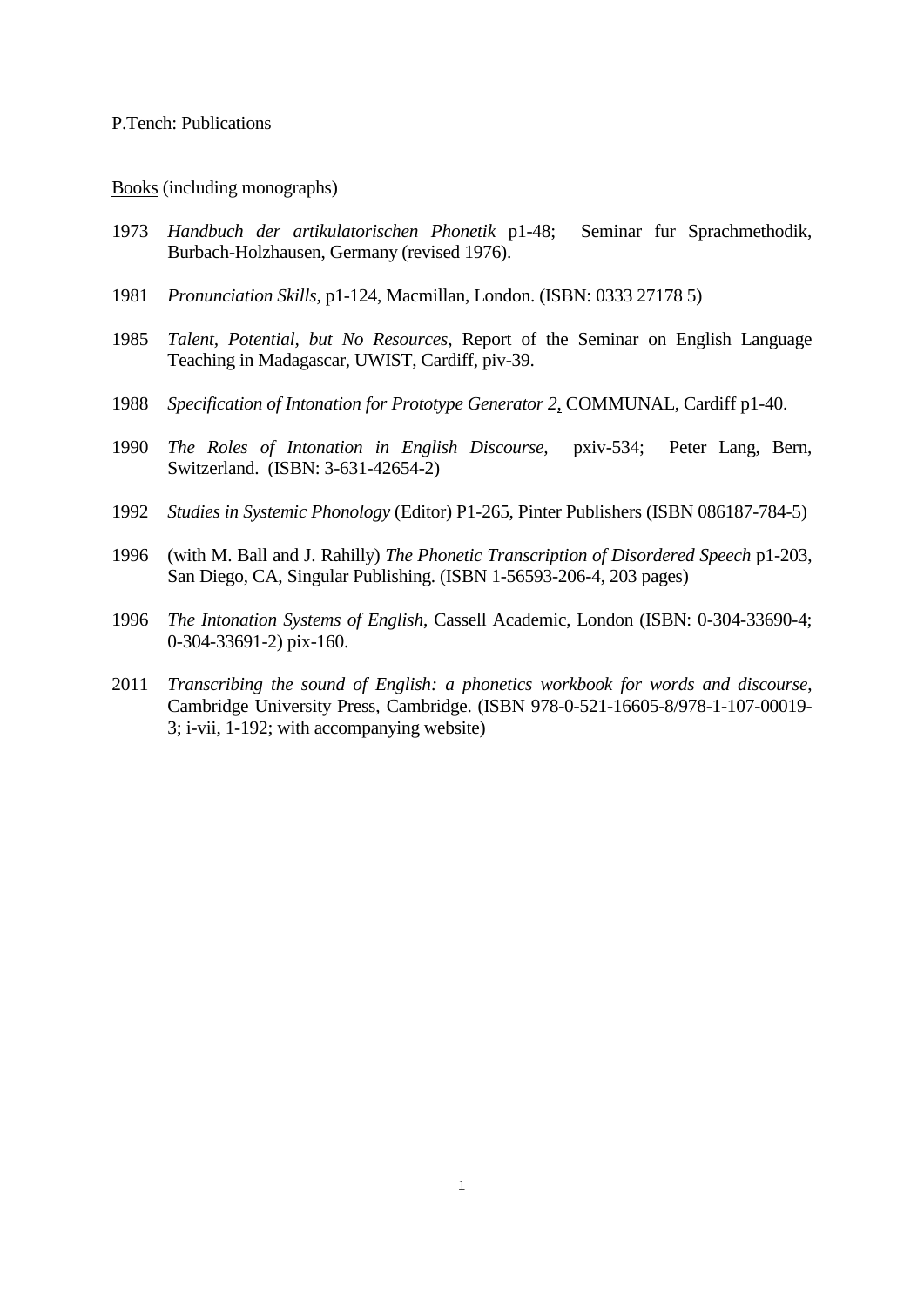- 1. 1976 `Double Ranks in a Phonological Hierarchy; in *Jnl of Linguistics*, Vol 12 p1-20.
- 2. 1978 `On introducing parametric phonetics', in *Jnl of Intern. Phon. Ass*. Vol. 8 p34- 46.
- 3. 1978 Review: *Listening to Spoken English* (G. Brown, Longman, 1977), in *Jnl of Intern. Phon. Ass,* Vol. 8, No. 2. p83-91.
- 4. 1980 `Aspects of Hausa intonation, 1: utterances in isolation', in *Jnl of Intern. Phon. Ass.* Vol. 10, p45-63 (with J. Miller).
- 5. 1982 `Aspects of Hausa intonation, 2: continuous text', in *Jnl of Intern. Phon. Ass*, Vol 12 p78-93 (with J. Miller).
- 6. 1983 Review: *Use of English Course for West African Students* (H. Parry), in *W.African Jnl of Education* p100-107.
- 7. 1984 Review: *English Phonetics and Phonology : A Practical Course*. (P. Roach) in *English Lang. Teach Jnl,* vol 30, p296-298.
- 8. 1984 Review: *English Phonemic Transcription* (I. Morris-Wilson) in *Jnl of Intern. Phon. Ass.,* Vol 14 p89-91.
- 9. 1985 `Teaching English as a Foreign/Second Language' in *Spectrum.* Vol. 17, p42-44.
- 10. 1985 `The external and internal factors that contribute to linguistic errors; in *W.African Jul of Ed*, Vol 20. p1-19
- 11. 1987 Review: *An English Pronunciation Dictionary* (J.B. Wynn) in *IATEFL Phonology Newsletter*, Vol 2 p15-17.
- 12. 1987 `The Teacher as Researcher', in Bickley, V. (ed): *Language Teacher Education: Re-exploring CELT(Continuing Education for Language Teachers)* Institute of Language in Education, Hong Kong, p220-230.
- 13. 1988 `The Stylistic Potential of Intonation', in Coupland, N. (ed): *Styles of Discourse* Croom Helm, London, p50-84. (ISBN: O-7099-4852-2).
- 14. 1988 `A Bilingual Methodology for Second Language Teaching', in Bickley, V. (ed): *Languages in Education in a Bi-lingual or Multi-lingual Setting*, Institute of Language in Education, Hong Kong p399-419.
- 15. 1988 Review: *Simple Phonetics for Teachers* (J. Smith & M. Bloor, Methuen, London, 1985), in *Jnl of Intern. Phon. Ass,* Vol. 18 p.158-160.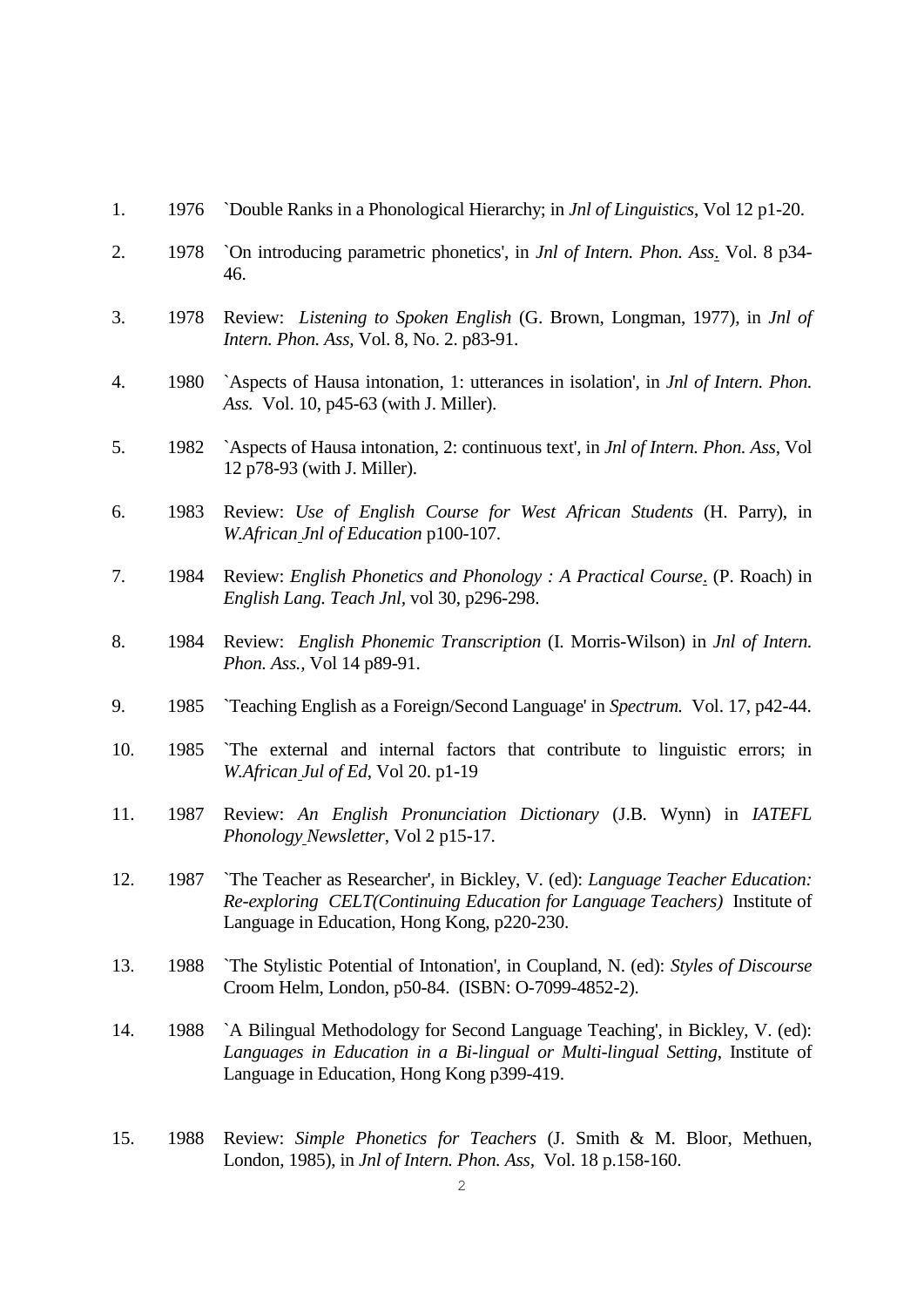- 16. 1989 `Representing Pronunciation in the COBUILD Dictionary', in *Speak Out*, IATEFL Phonology SIG, 4 p18-22.
- 17. 1989 `A Welcome Development in the Training of English Teachers', in *SPELT Newsletter* VI(3) Karachi, Pakistan p14-21.
- 18. 1990 `The Pronunciation of English in Abercrave', in Coupland, N. (ed): *English in Wales*, Multilingual Matters, Clevedon, p.130-141. (ISBN: 1-85359-032-0)
- 19. 1990 Review: *Longman Pronunciation Dictionary* (J.C. Wells, Longman, London, 1990) in *Practical English Teaching* Vol. 11, No. 1 p. 79-80.
- 20. 1990 `The Roles of Intonation in English Discourse' in *IATEFL Newsletter*, No. 108, p.26.
- 21. 1991 Review: *Sounds English* (J.D. 0'Connor & C. Fletcher, Longman, London, 1989) in *ELT Journal* Vol. 45/3, p. 275-7.
- 22. 1991 `Some Remarks on Halliday's Description of British English Intonation', in *Network 17* p76-84.
- 23 1991 Review: *Intonation and its Uses : Melody in Grammar and Discourse* (D. Bolinger, Edward Arnold, London 1989), in *Network 17*, p93-98.
- 24. 1991 `Learning about English Intonation', in *IATEFL Newsletter*, No. 112, p.26.
- 25. 1992 `From Prosodic Analysis to Systemic Phonology', in P.Tench: *Studies in Systemic Phonology* 1992, p1-18.
- 26. 1992 `Tone and the Status of Information', in P. Tench: *Studies in System Phonology* 1992, p161-174.
- 27. 1992 (with D. Eddaikra) `The Pharyngealization System in Algerian Spoken Arabic, in P.Tench : *Studies in Systemic Phonology* 1992, p77-86.
- 28. 1992 Phonetic Symbols in the Dictionary and in the Classroom, *Approaches to Pronunciation Teaching* (Editor Adam Brown), Modern English Publications in association with the British Council, Macmillan, London, P.90-102 ISBN 0-333- 58246-2.
- 29. 1993 Teaching English /l/ and /r/, *Speak Out!* (IATEFL) No. 12 p.9-11.
- 30. 1993 English Intonation and Grammar, *IATEFL Annual Conference Report, 1993* p.23.
- 31. 1994 Review: *An Introduction to Phonology* (F. Katamba, Longman, Harlow 1989 ISBN 0582 29150X) in *Word*, 45:2, p181-186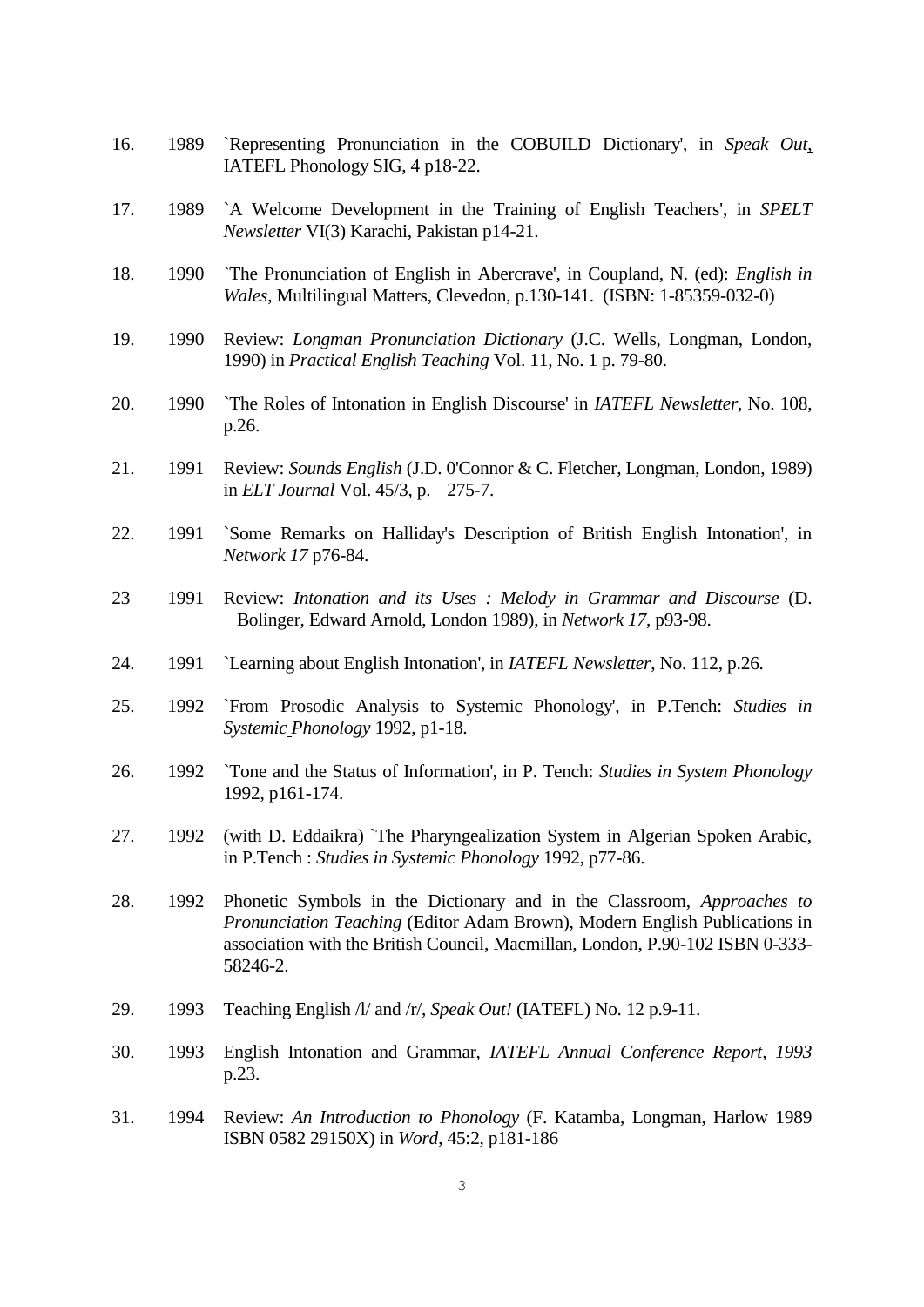- 32. 1994 `The Boundaries of intonation units', in J.W. Lewis (ed) *Studies in General and English Phonetics : In Honour of Professor J.D. 0'Connor*,Routledge, London, p270-277. ISBN 0 415 080681.
- 33. 1995 Review: *Phonological Investigations* (J. Fisiak & S. Puppel, John Benjamins, Amsterdam, 1992), in *Word* 46:2, p293-296.
- 34. 1995 Review: *Homage to W.R.Lee : Essays in English as a Foreign or Second Language* (ed. A. van Essen & E. Burkart, Foris, Berlin, 1992), in *Word*. 46:2, p296-299.
- 35. 1995 `The Emergence of a New Tone in English Intonation', in *IATEFL Annual Conference Report,* 1995, p8-9.
- 36. 1995 `A bilingual methodology for second language teaching' (see no. 14) reprinted in *Immersion Language Teaching: Selected Readings 1*, Distance Education Centre, University of Southern Queensland, Australia.
- 37. 1996 `The Communicative Value of the tone system of English' in Proceedings of the *9th International Symposium on Theoretical and Applied Linguistics*, Aristotle University, Thessaloniki, 1995; p149-165 ISBN 960-243-114-8.
- 38. 1996 `A New Tone Routine Listing', in *Speak Out* (IATEFL), No. 18 Summer 1996, p26-32. ISSN 1026 4345. With cassette.
- 39. 1996 `Methodology in Phonological Interlanguage', in *International Review of Applied Linguistics*,XXXLX: 4, 241-60 ISSN 0019-042X
- 40. 1996 'Intonation and the Differentiation of Syntactical Patterns in English and German', in *International Journal of Applied Linguistics*, 6: 2, 223-56 ISSN 0802-6106
- 41. 1997 'The Fall and Rise of the Level Tone in English', in *Functions of Language 4:1,* 1-22 ISSN 0929-998X
- 42 1997 Review: *English Speech Rhythm; Form and Function in Everyday Verbal Interaction* (Couper-Kuhlen, E ; Amsterdam:Benjamins,1993) in *Functions of Language 4:1,*119-24 ISSN 0929-998X
- 43 1997 Review: *Describing Spoken English: an Introduction* (Kreidler, C W: London/New York: Routledge, 1997) in *Functions of Language 4:1,* 310-2 ISSN 0929-998X
- 44 1997 'Towards a design of a pronunciation test', in *Speak Out! 20*: 29-43 ISSN 1026- 4345
- 45 1997 Review: *English Pronouncing Dictionary, 15th Ed* (Daniel Jones, ed Roach,P & Hartman, J; Cambridge: CUP, 1997), in *Speak Out! 21*:44-8 ISSN 1026-4345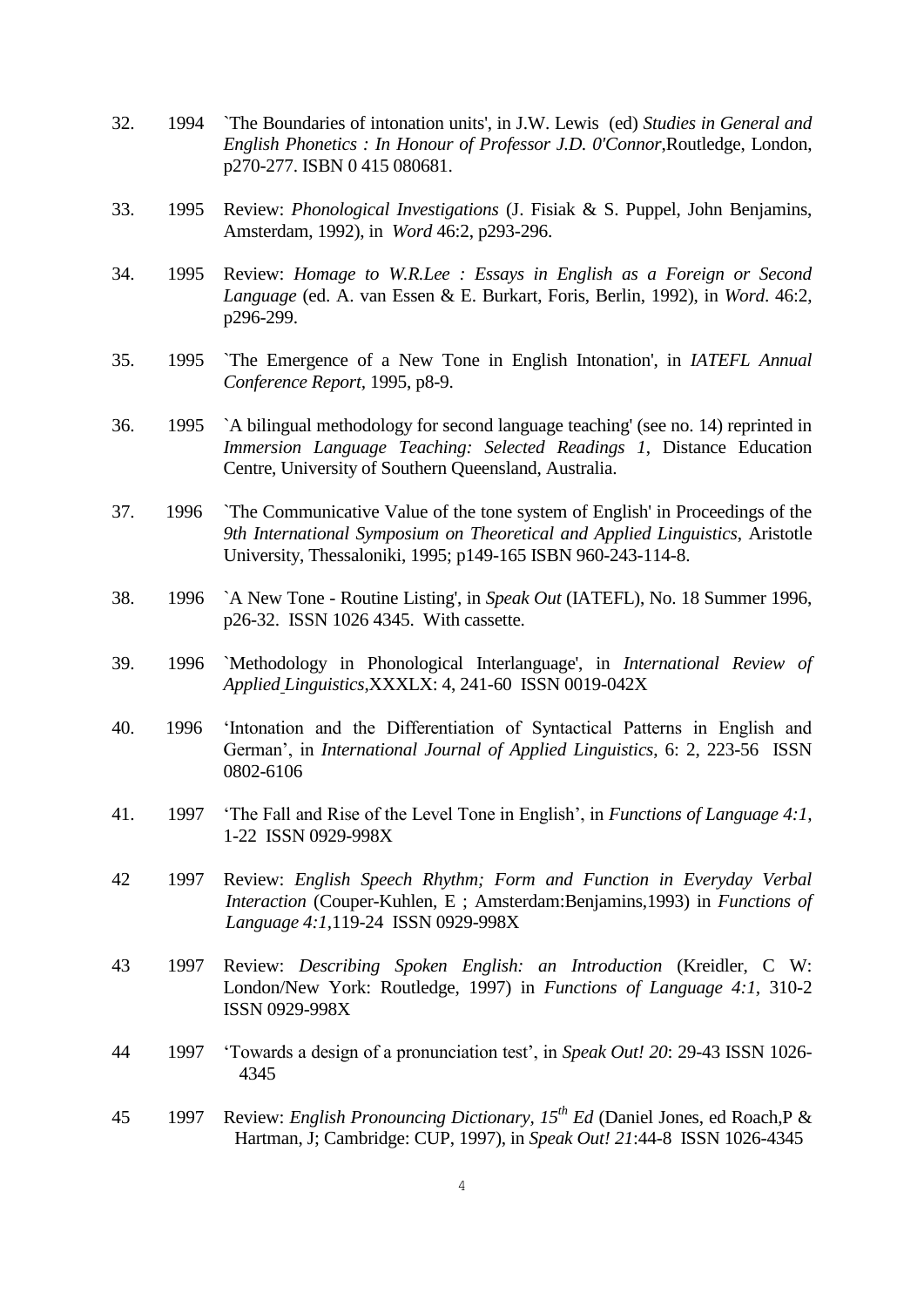- 46 1997 'Intonation innovations', in *IATEFL Newsletter140*: 17-8 ISSN 0257-6554
- 47 1997 Review: *Prosody in Conversation:Interactional Studies* (Couper-Kuhlen, E & Selting, M; Cambridge: CUP 1996) in *Journal of Sociolinguistics 1:2*: 290-3 ISSN 1360-6441
- 48 1998 'RIP: RP?', in *Journal of Sociolinguistics 2:1,* 107-9 ISSN 1360-6441
- 49 1998 Review: *Phonology in English Language Teaching* (M C Pennington, Longman 1996), in *Journal of Sociolinguistics 2:2*, 312-4 ISSN 1360-6441
- 50 1998 'Phonological Universals and the Pronunciation of English', in *IATEFL 1998*, Whitstable: IATEFL pp19-20 ISBN 1 901095 55X
- 51 1999 'A sound experiment? An attempt to evaluate alternative strategies', in *Speak Out! 23*: 5-14 ISSN 1026-4345
- 52 1999 Book notice: *Intonation* (2<sup>nd</sup> edition; Cruttenden, A; Cambridge: CUP 1997) in *Journal of Sociolinguistics 3:3*, 415 ISSN 1360-6441
- 53 2000 Review: *Accent in Context* (Chapman, S; Bern:PeterLang,1998) in *English Language and Linguistics, 4:2,* 333-5 ISSN 1360-6743
- 54 2001 'English Pronunciation at the Turn of the Millennium', in *Speak Out! 27*: 43-7 ISSN: 1026-4345
- 55 2001 'What grammar is actually for', in *Subject Centre Grammar Supplement, Liaison, Issue 3*: 17-9 ISSN: 1472-6432
- 56 2001 'An Applied Interlanguage Experiment into Phonological Misperceptions of Adult Learners', in *International Journal of English Studies 1:1*: 259-276 ISSN: 1578-7044
- 57 2001 'What we actually need grammar for: an introduction to a functional perspective on grammar', in *Journal of Research,* BZ Univerity, Multan, Pakistan: 1-18
- 58 2003 'Non-native speakers' misperceptions of English vowels and consonants: evidence from Korean adults in UK', in *International Review of Applied Linguistics, 41*: 145-173 ISSN: 041-0145
- 59 2003 'English pronunciation of the Unmarked Young, a review of Upton et al *Oxford Dictionary of Pronunciation*', in *Speak Out!:30*: 21-25 ISSN: 1026-4345
- 60 2003 Review: Roach, P (2001) *Phonetics* Oxford: OUP, in *System* 31: 426-428 ISSN: 0346-251X
- 61 2003 'Processes of semogenesis in English intonation' in *Functions of Language 10:2*:209-234 ISSN: 0929-998X